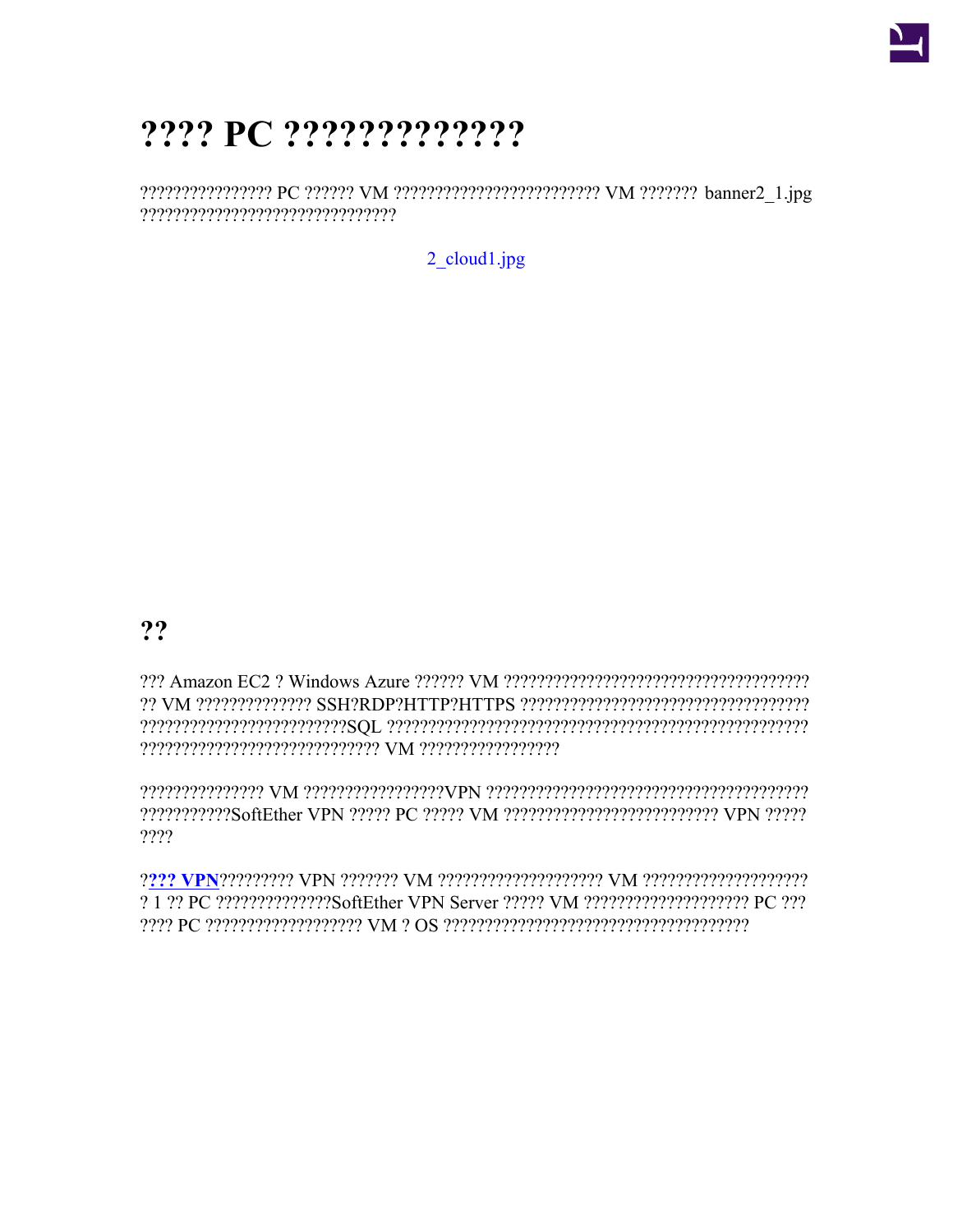## 2222 1. SoftEther VPN Server 22222 VM 22222222222

???? VM ?? SoftEther VPN Server ???????????Windows ???????? VM ?????GUI ?????? 

 $ss5.2$ .jpg

#### ???? 2.2 ?????????????

VPN Server ???? HUB ? 2 ?????????????? ??????? VM ??? localhost ????????????????? 22 22222222222 PC 2222222 VPN 222222222222222" local" 2 "remote" 2222222222222222  $??????$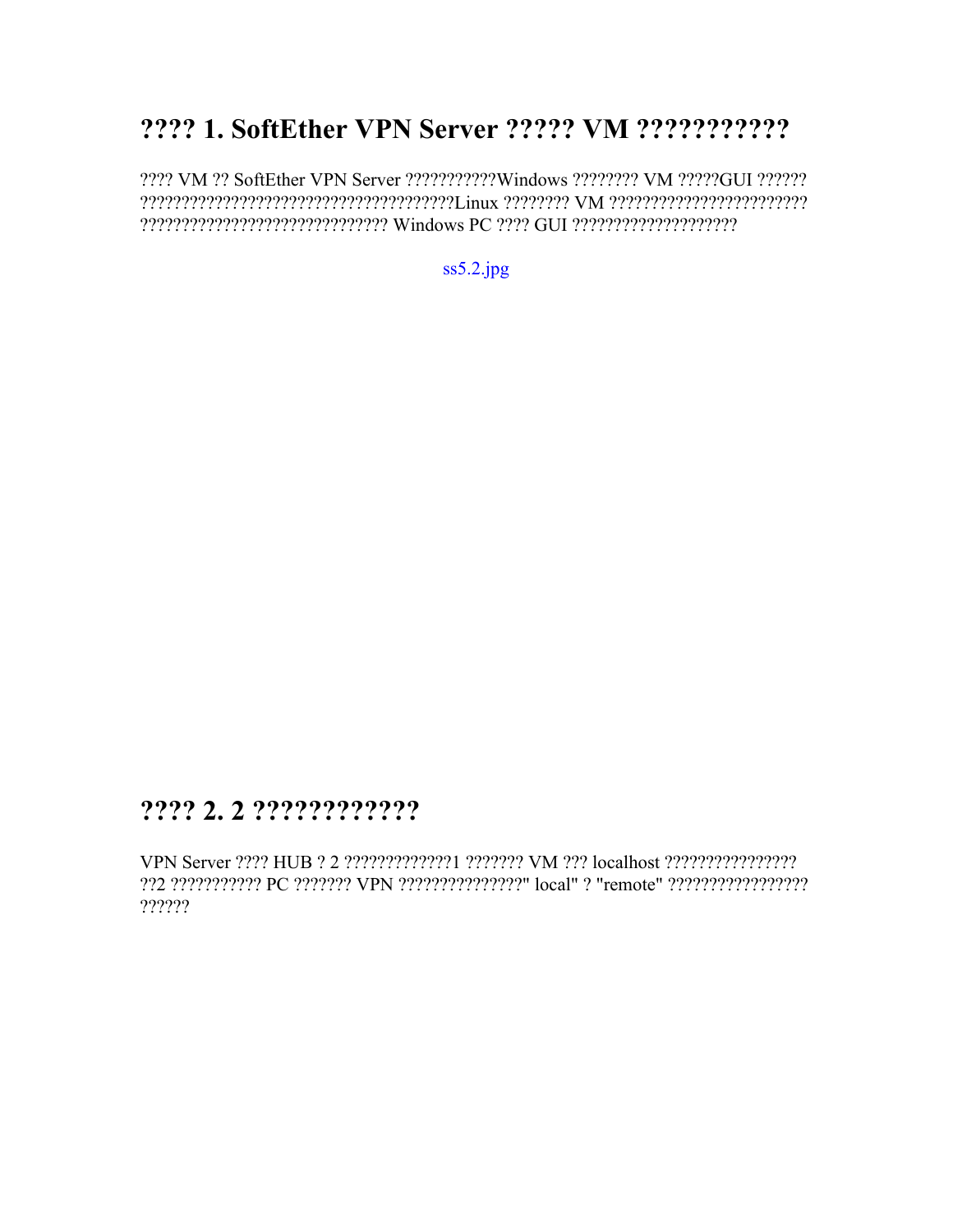[ss5.5\\_2.jpg](https://ja.softether.org/@api/deki/files/615/=ss5.5_2.jpg)

### **???? 3. ???? VPN ?? VPN Client ??????????**

???? VM ??? HUB ?????????????????????? VM ?? SoftEther VPN Client ??????????? VPN Client ??????????????localhost ?? SoftEther VPN Server ??????????????? "local" ? ???????????????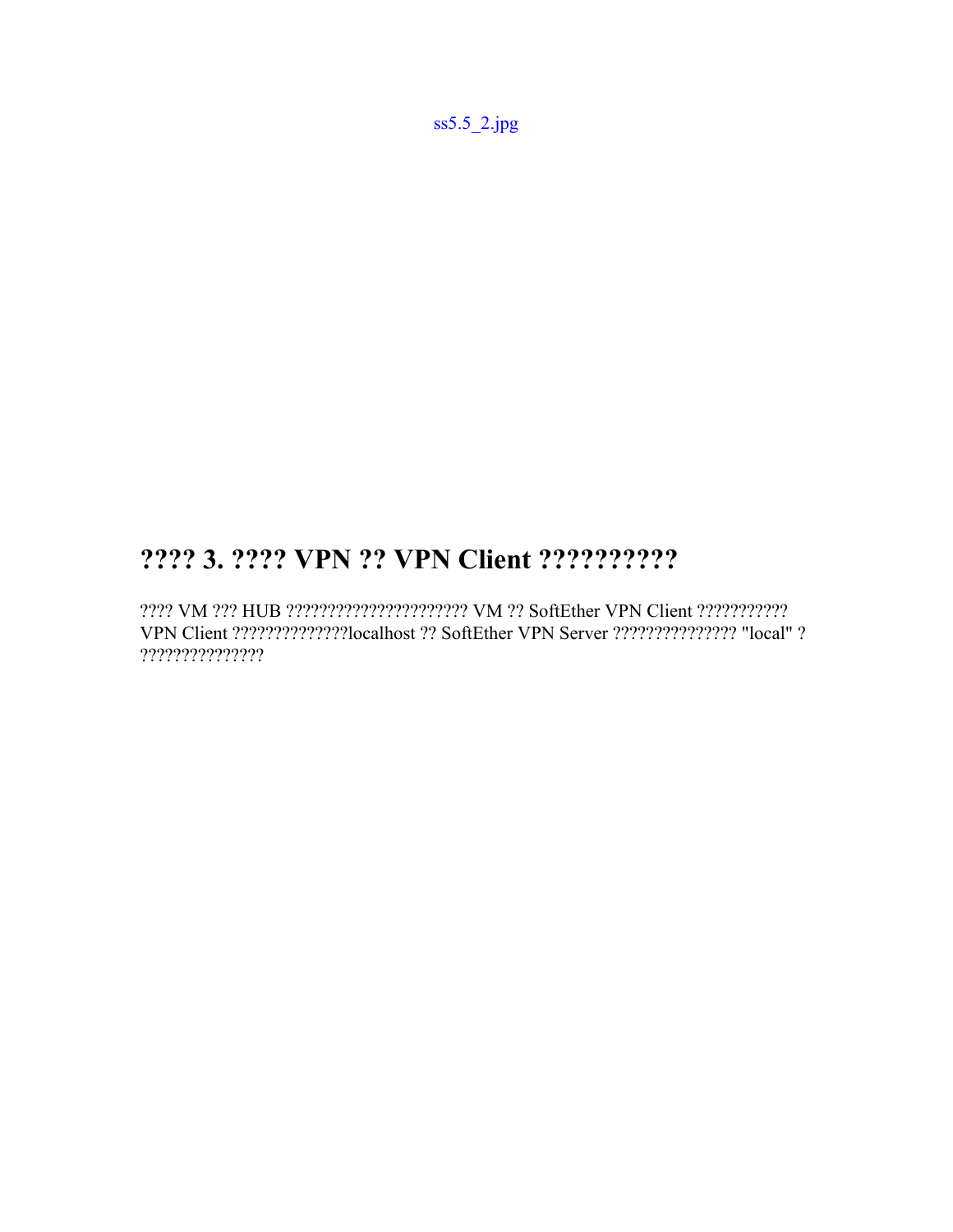[ss1.0\\_vpnclient.jpg](https://ja.softether.org/@api/deki/files/613/=ss1.0_vpnclient.jpg)

#### **???? 4. ??? PC ? VPN Client ??????????**

????????? PC ???? PC ? SoftEther VPN Client ???????????

?? PC ? Windows ????Mac OS X?iPhone ??? Android ?????SoftEther VPN ????? L2TP/ IPsec VPN ???????????????????? Mac OS X?iPhone?Android ?? OpenVPN Client ????? ?????SoftEther VPN Server ?????????????

#### **???? 5. IP ??????????**

SoftEther ????????????????? (VPN) ????????? Ethernet ????????????????????????? PC ? ??????? IP ?????????????????

???? Ethernet ?????????????? PC ??????? IP ??????????????????192.168.0.0/24 ???????? ????????????????????????? IP ??????????????????????

????????IP ?????????????? DHCP ??????????????????????? SoftEther VPN Server ????? ????? DHCP ??????????????????????????? 192.168.30.0/24 ?????????????????????